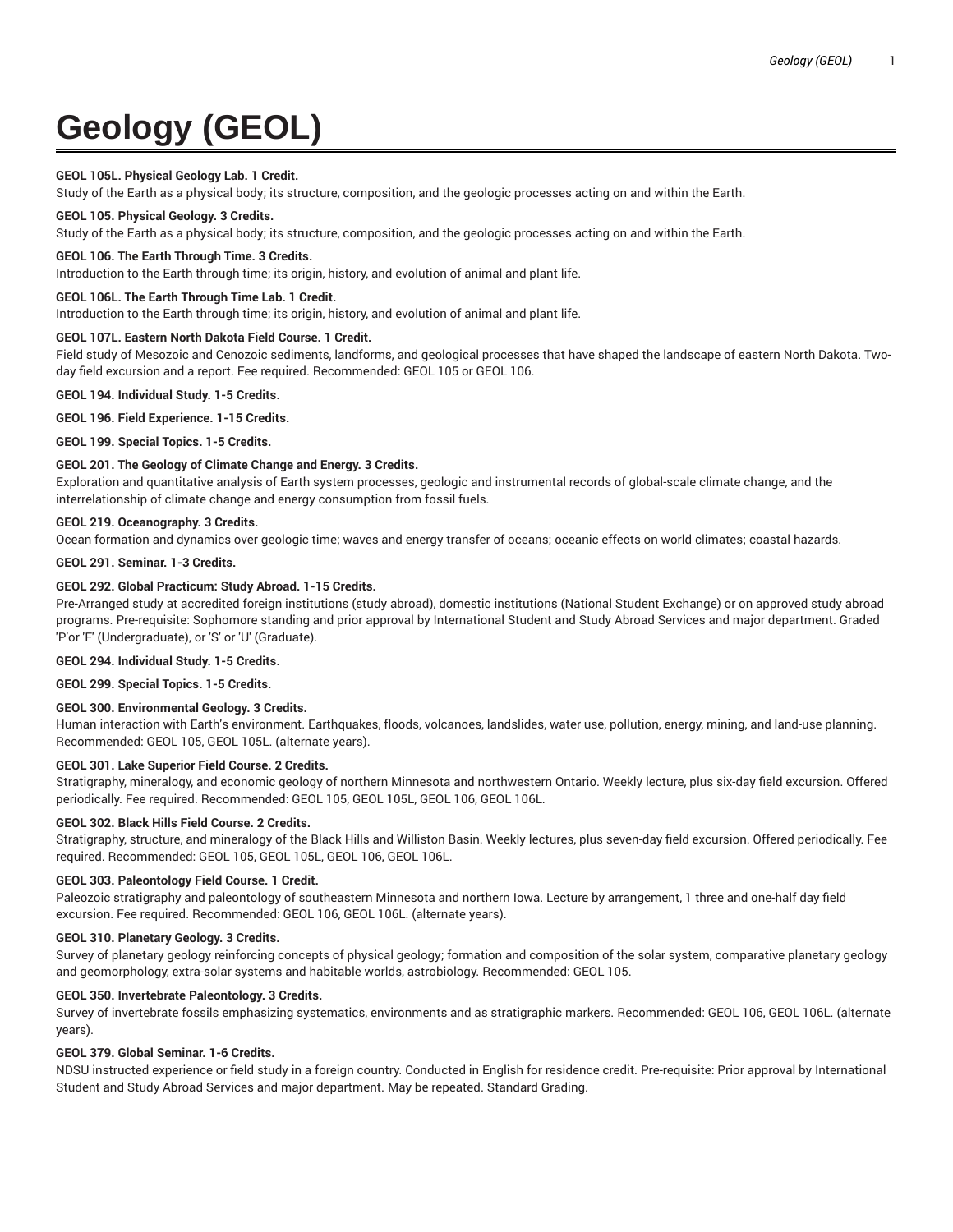## **GEOL 391. Seminar. 1-3 Credits.**

## **GEOL 392. Global Practicum: Study Abroad. 1-15 Credits.**

Pre-Arranged study at accredited foreign institutions (study abroad), domestic institutions (National Student Exchange) or on approved study abroad programs. Pre-requisite: Sophomore standing and prior approval by International Student and Study Abroad Services and major department. Graded 'P'or 'F' (Undergraduate), or 'S' or 'U' (Graduate).

## **GEOL 394. Individual Study. 1-5 Credits.**

#### **GEOL 397. Coop Ed/Internship. 1-4 Credits.**

**GEOL 399. Special Topics. 1-5 Credits.**

## **GEOL 410. Sedimentology/Stratigraphy. 4 Credits.**

Origin and classification of sedimentary rocks and their stratigraphic relationships. 3 lectures, 1 laboratory. Recommended: GEOL 105, GEOL 105L, GEOL 106, GEOL 106L. (alternate years).

## **GEOL 412. Geomorphology. 3 Credits.**

Land forms and the processes by which they are formed and modified. 3 lectures, 1 two-hour laboratory. Recommended: GEOL 105, GEOL 105L. Crosslisted with GEOG. {Also offered for graduate credit - see GEOL 612.}.

## **GEOL 413. Glacial Geology. 3 Credits.**

Glaciers as agents of geologic change; evolution of landforms and landscapes shaped by glaciers; glaciers and glacial landscapes as records of global climate and environmental change; glacial history of North America. Recommended: GEOL 105, GEOL 105L. {Also offered for graduate credit - see GEOL 613.}.

# **GEOL 414. Hydrogeology. 3 Credits.**

Concepts of surface and groundwater hydrogeology in natural systems; the hydrologic cycle; physical properties of aquifers and subsurface flow; open channel flow; aqueous geochemistry. Prereq: GEOL 105, GEOL 105L, MATH 147 or MATH 166, PHYS 212 or PHYS 252, CHEM 122 or CHEM 161. {Also offered for graduate credit - see GEOL 614.}.

## **GEOL 420. Mineralogy. 3 Credits.**

Crystal forms, crystal chemistry, and formation of non-silicate and silicate minerals. Recommended: CHEM 121 or CHEM 150. (alternate years) {Also offered for graduate credit - see GEOL 620.}.

## **GEOL 421. Mineralogy Laboratory. 1 Credit.**

Identification and classification of minerals using morphology, physical properties, XRF and XRD. Coreq: GEOL 420. (alternate years) {Also offered for graduate credit - see GEOL 621.}.

#### **GEOL 422. Petrology. 3 Credits.**

Principles of igneous and metamorphic petrology including geochemistry, phase relations, and rock forming processes. Prereq: GEOL 420. (alternate years) {Also offered for graduate credit - see GEOL 622.}.

## **GEOL 423. Petrography. 1 Credit.**

Identification and classification of rocks in hand specimens and thin sections. Optical mineralogy. Field and laboratory projects required. Prereq: GEOL 422. (alternate years) {Also offered for graduate credit - see GEOL 623.}.

#### **GEOL 428. Geochemistry. 3 Credits.**

Introduction to geochemistry: chemistry of the Earth, groundwater, isotopes, global geochemical cycles, geochemical modeling, and environmental geochemistry. Recommended: CHEM 121 or CHEM 150. Cross-listed with CHEM 428. (alternate years) {Also offered for graduate credit - see GEOL 628.}.

## **GEOL 450. Field Geology. 3 Credits.**

Interpretation of geology in the field; preparation of base maps and plotting geological data. Lectures and one-week fieldwork. Fee required. Prereq: GEOL 410, GEOL 421, GEOL 423, GEOL 457. (alternate years) {Also offered for graduate credit - see GEOL 650.}.

## **GEOL 457. Structural Geology. 4 Credits.**

Dynamics of rock deformation and analyses of Earth structure. Recommended: GEOL 105, GEOL 105L, MATH 105. (alternate years) {Also offered for graduate credit - see GEOL 657.}.

#### **GEOL 460. Biogeochemistry. 3 Credits.**

An overview of how life affects Earth's chemistry, examining interactions between the atmosphere, the land surface, and the oceans. Biotic mechanisms will be followed via the global cycles of biologically relevant elements stressing human impacts. Recommended: GEOL 105, GEOL 105L, GEOL 106, GEOL 106L, CHEM 121, CHEM 122, BIOL 150, BIOL 151. {Also offered for graduate credit - see GEOL 660.}.

## **GEOL 465. Remote Sensing of the Environment. 3 Credits.**

This course will focus on developing practical skills for using various types of accessible remote sensing technologies as applied to environmental sciences. We will learn to work with aerial photographs, aerial lidar data, Terrestrial Laser Scanning (TLS), structure from motion (sfm), and Unmanned Aerial Vehicles (UAVs). We will explore the drawbacks and benefits of each technology and how it can be used to gather information and measure change in the environment. Cross-listed with GEOG 465. {Also offered for graduate credit - See GEOL 665}.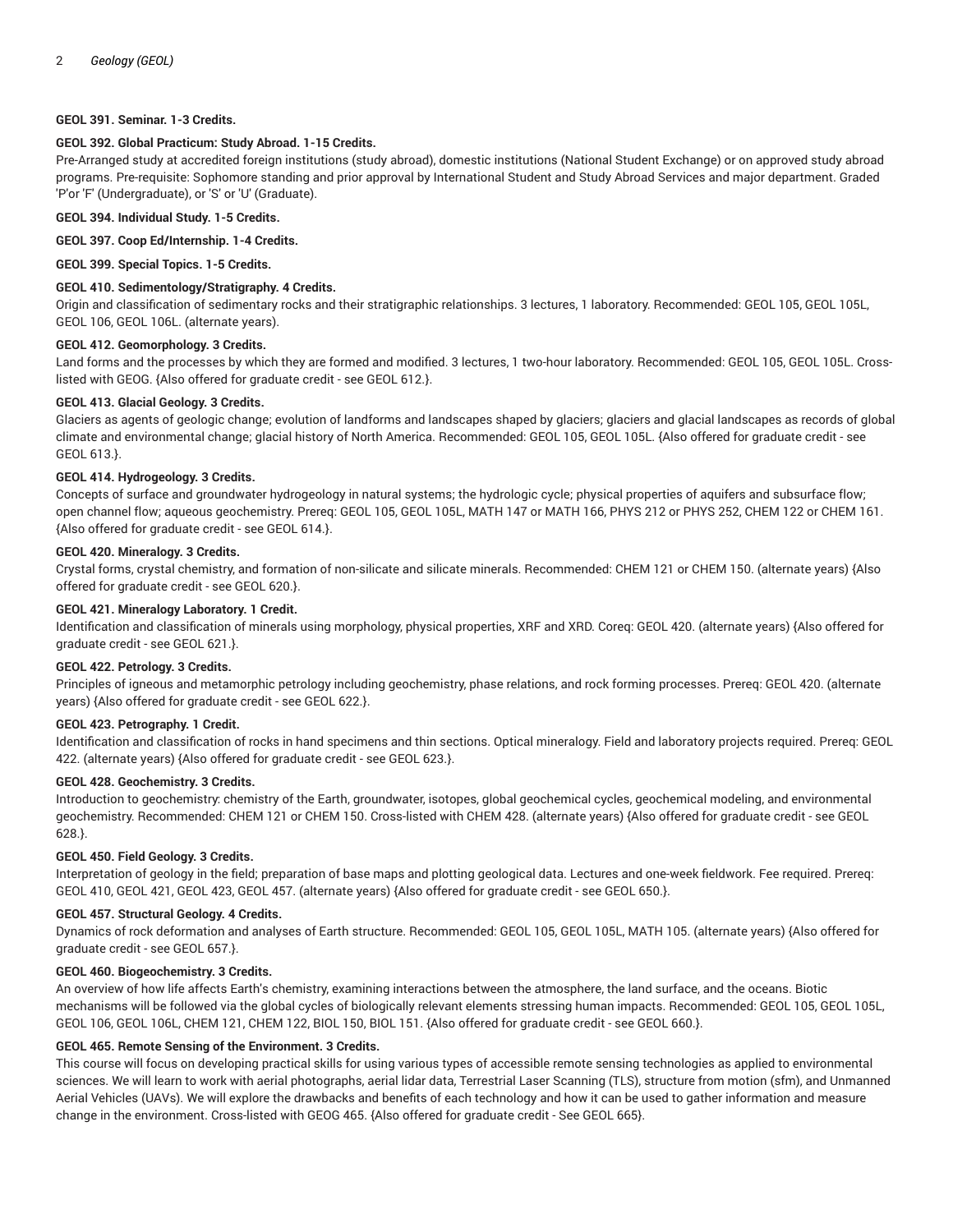## **GEOL 470. Remote Sensing. 3 Credits.**

Application of principles of Remote Sensing technology to integrate multiple interrelated data, to identify and/or accentuate spectral indices, magnetic force, electromagnetic energy and other remotely collected data to analyze temporal and spatial variation. Cross-listed with GEOG. {Also offered for graduate credit - see GEOL 670.}.

#### **GEOL 480. Geographic Information Systems Pattern Analysis and Modeling. 3 Credits.**

Application of GIS for determination of: factors or variables that influence geospatial patterns, data limitations in spatial and temporal continuum scales, identification of data anomalies, optimal data prediction, and evaluation of prediction uncertainty. Prereq: GEOG 455. Cross-listed with GEOG 480. {Also offered for graduate credit - see GEOL 680.}.

## **GEOL 491. Seminar. 1-5 Credits.**

## **GEOL 492. Global Practicum: Study Abroad. 1-15 Credits.**

Pre-Arranged study at accredited foreign institutions (study abroad), domestic institutions (National Student Exchange) or on approved study abroad programs. Pre-requisite: Sophomore standing and prior approval by International Student and Study Abroad Services and major department. Graded 'P'or 'F' (Undergraduate), or 'S' or 'U' (Graduate).

#### **GEOL 493. Undergraduate Research. 1-5 Credits.**

**GEOL 494. Individual Study. 1-5 Credits.**

**GEOL 496. Field Experience. 1-15 Credits.**

**GEOL 499. Special Topics. 1-5 Credits.**

# **GEOL 612. Geomorphology. 3 Credits.**

Land forms and the processes by which they are formed and modified. 3 lectures, 1 two-hour laboratory. Cross-listed with GEOG. {Also offered for undergraduate credit - see GEOL 412.}.

## **GEOL 613. Glacial Geology. 3 Credits.**

Glaciers as agents of geologic change; evolution of landforms and landscapes shaped by glaciers; glaciers and glacial landscapes as records of global climate and environmental change; glacial history of North America. {Also offered for undergraduate credit - see GEOL 413.}.

## **GEOL 614. Hydrogeology. 3 Credits.**

Concepts of surface and groundwater hydrogeology in natural systems; the hydrologic cycle; physical properties of aquifers and subsurface flow; open channel flow; aqueous geochemistry. {Also offered for undergraduate credit - see GEOL 414.}.

## **GEOL 620. Mineralogy. 3 Credits.**

Crystal forms, crystal chemistry, and formation of non-silicate and silicate minerals. (alternate years) {Also offered for undergraduate credit - see GEOL 420.}.

#### **GEOL 621. Mineralogy Laboratory. 1 Credit.**

Identification and classification of minerals using morphology, physical properties, XRF and XRD. Coreq: GEOL 620. (alternate years) {Also offered for undergraduate credit - see GEOL 421.}.

#### **GEOL 622. Petrology. 3 Credits.**

Principles of igneous and metamorphic petrology including geochemistry, phase relations, and rock forming processes. Prereq: GEOL 620. (alternate years) {Also offered for undergraduate credit - see GEOL 422.}.

## **GEOL 623. Petrography. 1 Credit.**

Identification and classification of rocks in hand specimens and thin sections. Optical mineralogy. Field and laboratory projects required. Prereq: GEOL 622. (alternate years) {Also offered for undergraduate credit - see GEOL 423.}.

## **GEOL 628. Geochemistry. 3 Credits.**

Introduction to geochemistry: chemistry of the Earth, groundwater, isotopes, global geochemical cycles, geochemical modeling, and environmental geochemistry. Cross-listed with CHEM 628. (alternate years) {Also offered for undergraduate credit - see GEOL 428.}.

## **GEOL 650. Field Geology. 3 Credits.**

Interpretation of geology in the field; preparation of base maps and plotting geological data. Lectures and one-week fieldwork. Fee required. Prereq: GEOL 610, GEOL 621, GEOL 623, GEOL 657. (alternate years) {Also offered for undergraduate credit - see GEOL 450.}.

## **GEOL 657. Structural Geology. 4 Credits.**

Dynamics of rock deformation and analyses of Earth structure. (alternate years) {Also offered for undergraduate credit - see GEOL 457.}.

# **GEOL 660. Biogeochemistry. 3 Credits.**

An overview of how life affects Earth's chemistry, examining interactions between the atmosphere, the land surface, and the oceans. Biotic mechanisms will be followed via the global cycles of biologically relevant elements stressing human impacts.{Also offered for undergraduate credit see GEOL 460.}.